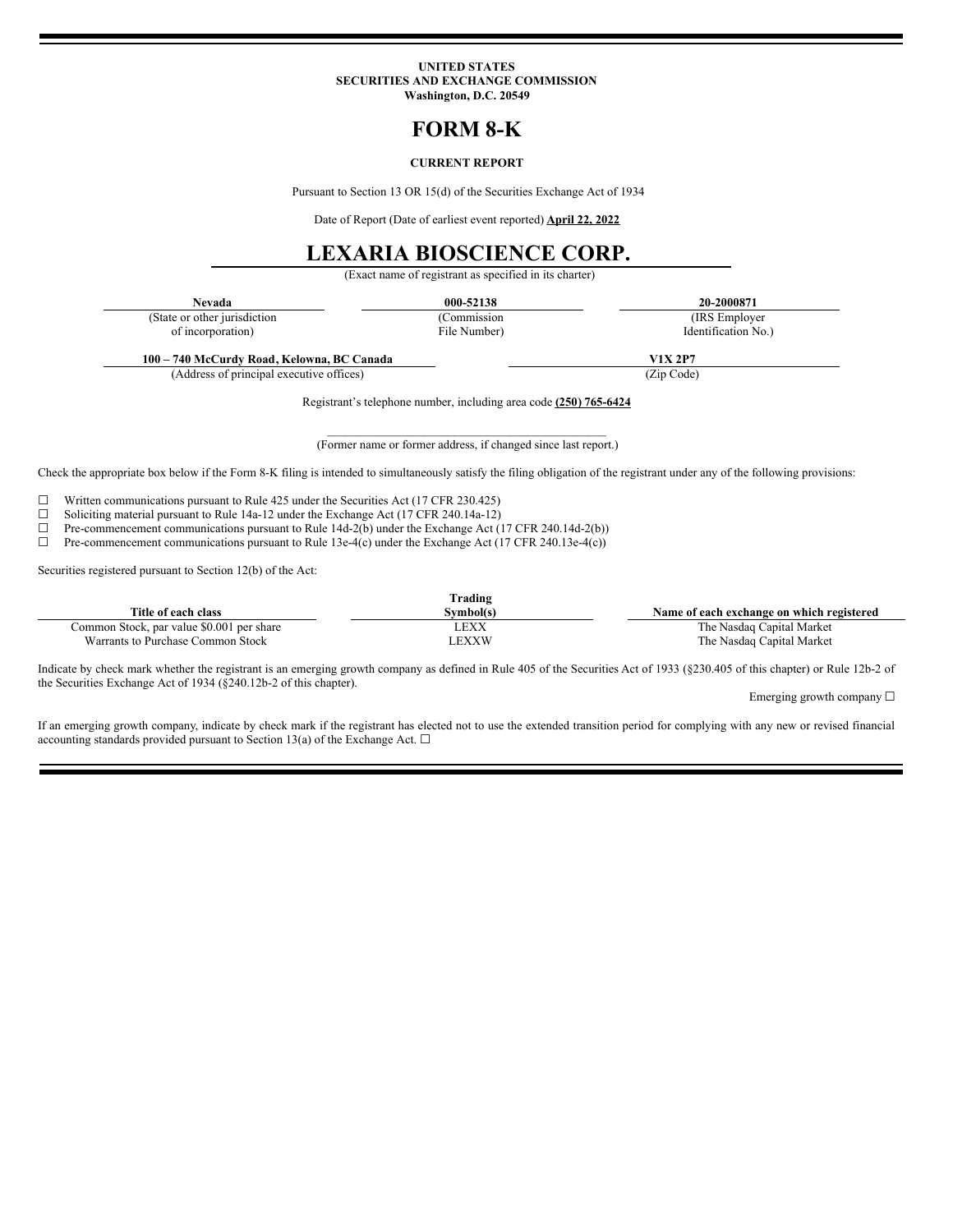### **Non-Material Agreements**

Lexaria Bioscience Corp. ("Lexaria") has entered into a manufacturing operating agreement with BevNology LLC ("BevNology") whereby BevNology will provide fee-based services for the production of DehydraTECH-enabled active pharmaceutical ingredients for Lexaria's corporate clients.

Lexaria, via its wholly owned subsidiary Lexaria Hemp Corp., has also entered into an intellectual property license agreement with BevNology. Bevnology has been provided with global non-exclusive rights for a period of five years, subject to certain exceptions as noted below, to utilize DehydraTECH patented technology with hemp derived CBD containing less than 0.3% THC for bulk powders, bulk liquids and third party finished consumer products for certain royalty fees. The global rights do not extend into the countries of Japan, the Republic of Korea or the People's Republic of China and BevNology will hold limited exclusive rights only in the United States and only with respect to bulk liquids with the maintenance of such exclusive rights being subject to a minimum fee.